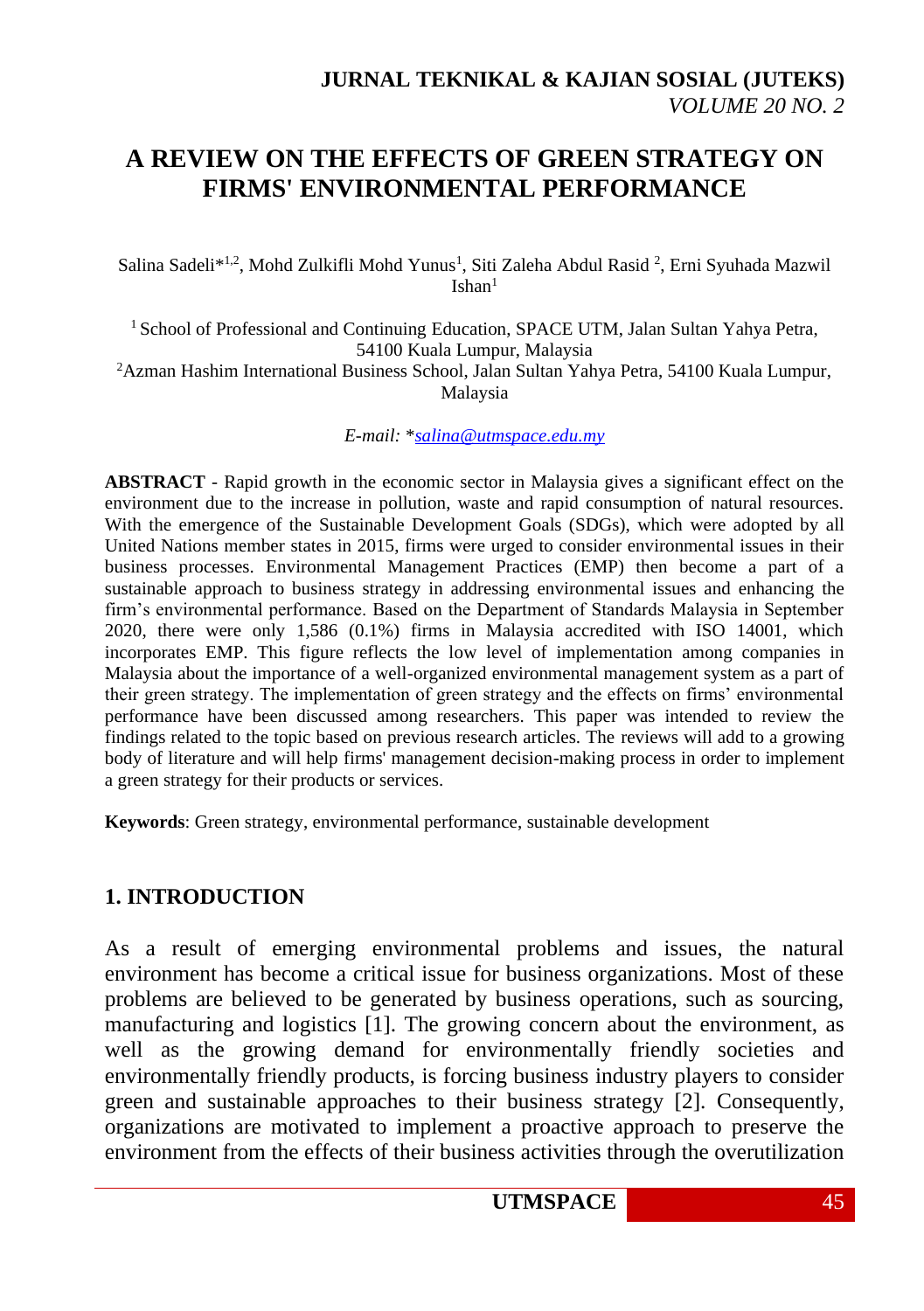### **JURNAL TEKNIKAL & KAJIAN SOSIAL (JUTEKS)** *VOLUME 20 NO. 2*

of natural resources and waste production [3]. Thus, various strategies and initiatives has been implemented such as Environmental Management Practices (EMP) and Environmental Management System (EMS) as a part of corporate green strategy in enhancing firm's environmental performance. While ISO 14001 is an international environmental standard that identifies the requirements related to the EMS and as a method to determine the environmental performance of an organization. This paper consists of two part which the first part will review on greening on business strategy and second part will discussed on the effects of green strategies and initiatives on environmental performance from previous research paper.

# **2. GREENING BUSINESS STRATEGY**

The term 'green' in business has been a great discussion among researchers since the early 1990s. According to business dictionary, green business is defined as a business functioning in a capacity where no negative impacts are made on the local or global environment, the community, or the economy. The 'greening' of business is set to persist as more companies become aware that preventing environmental destruction by producing environmentally friendly products and technologies is a green strategic plan for risk reduction and achieving long term profitable growth [4]. A green strategy also comprises forward-thinking policies for environmental responsibility and human rights. It involves applying environmental management principles to the entire set of activities that span the customer order cycle, including design, procurement, manufacturing, assembly, packaging, logistics, and distribution [5].

The 2030 United Nation Agenda for Sustainable Development in 2015 (including 17 Sustainable Development Goals) has rising momentum for green growth globally. Apart from that, sustainability is presently becoming a very important business strategy that has a significant impact on firms' environmental performance and competitiveness. In Asia, many firms that are greening their operations are motivated mainly by external pressures exerted by government policy or foreign investors and export markets, rather than by internal considerations [6]. A number of firms are adopting Environmental Management Systems by seeking certification for their environmental practices such as ISO 14001 and participating in green business networks. Both governments and the private sector are increasingly aware of the convergence between sustainable development and market priorities, as illustrated in Figure 1 regarding green business opportunities for the private sector. Companies that are contributing to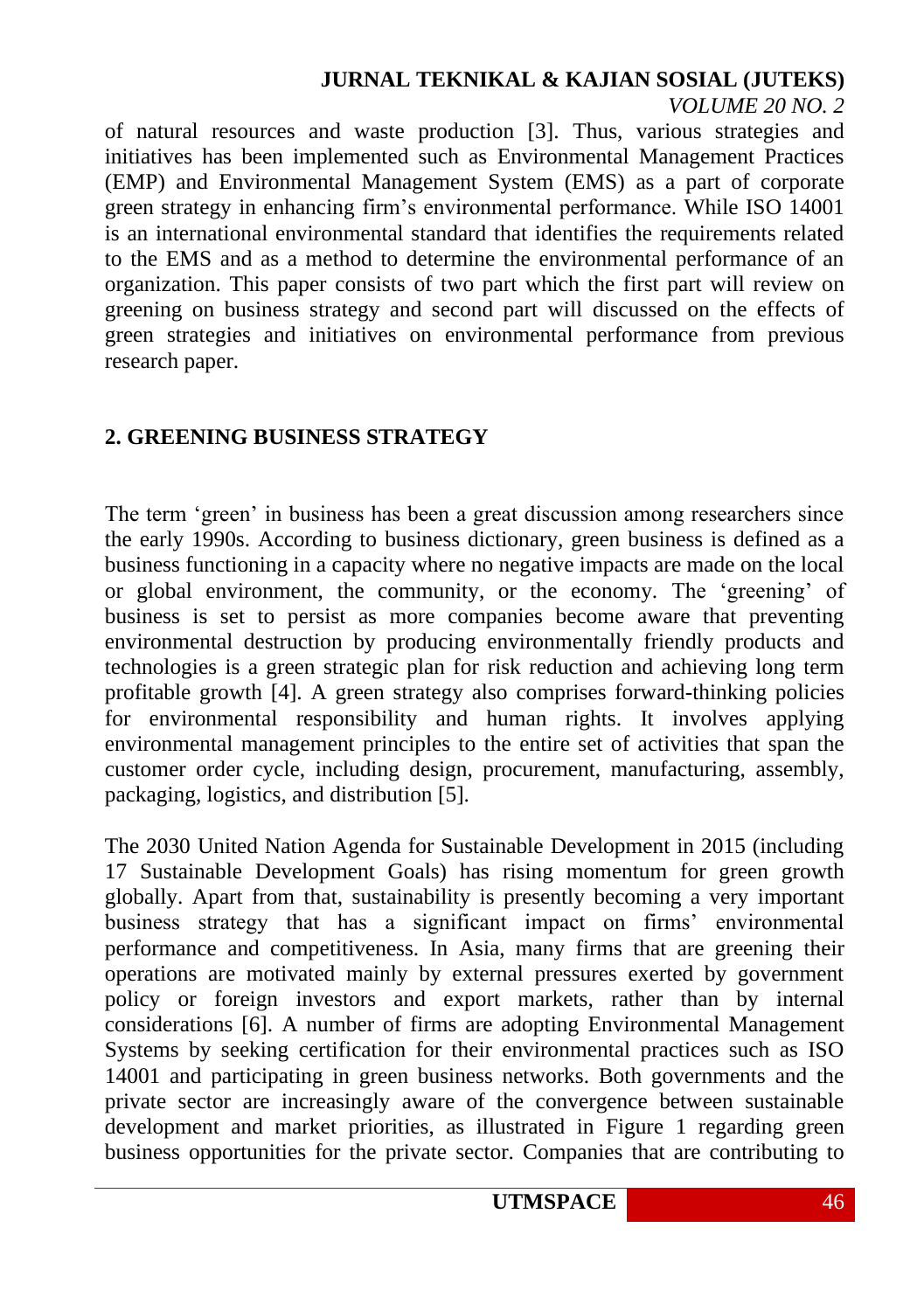# **JURNAL TEKNIKAL & KAJIAN SOSIAL (JUTEKS)**

*VOLUME 20 NO. 2*

the advancement of sustainable development grab the opportunities that are increasingly leading to strategic market advantages and positions of long-term strength. In this regard, harnessing global business as a pressure for sustainable development represents one of the biggest opportunities in the post 2015 era and a necessity for a new set development goal to be implemented [7].

**Figure 1.** Green Business Opportunities for The Private Sector



Source: UNESCAP (2017)

## **3. EFFECTS OF GREEN STRATEGY ON ENVIRONMENTAL PERFORMANCE**

In general terms, environmental performance means an indicator that indicates the level of environmental protection with some measures to be taken on environmental-related activities. The main objectives of environmental performance are to optimize the use of resources, energy consumption, hazardous materials, and release of residues. ISO 14001 is an international environmental standard that identifies the requirements related to an Environmental Management System (EMS). According to the International Standard Organization (ISO, 2016), Environmental Performance Evaluation (EPE) is a process to facilitate management decisions regarding an organization's environmental performance by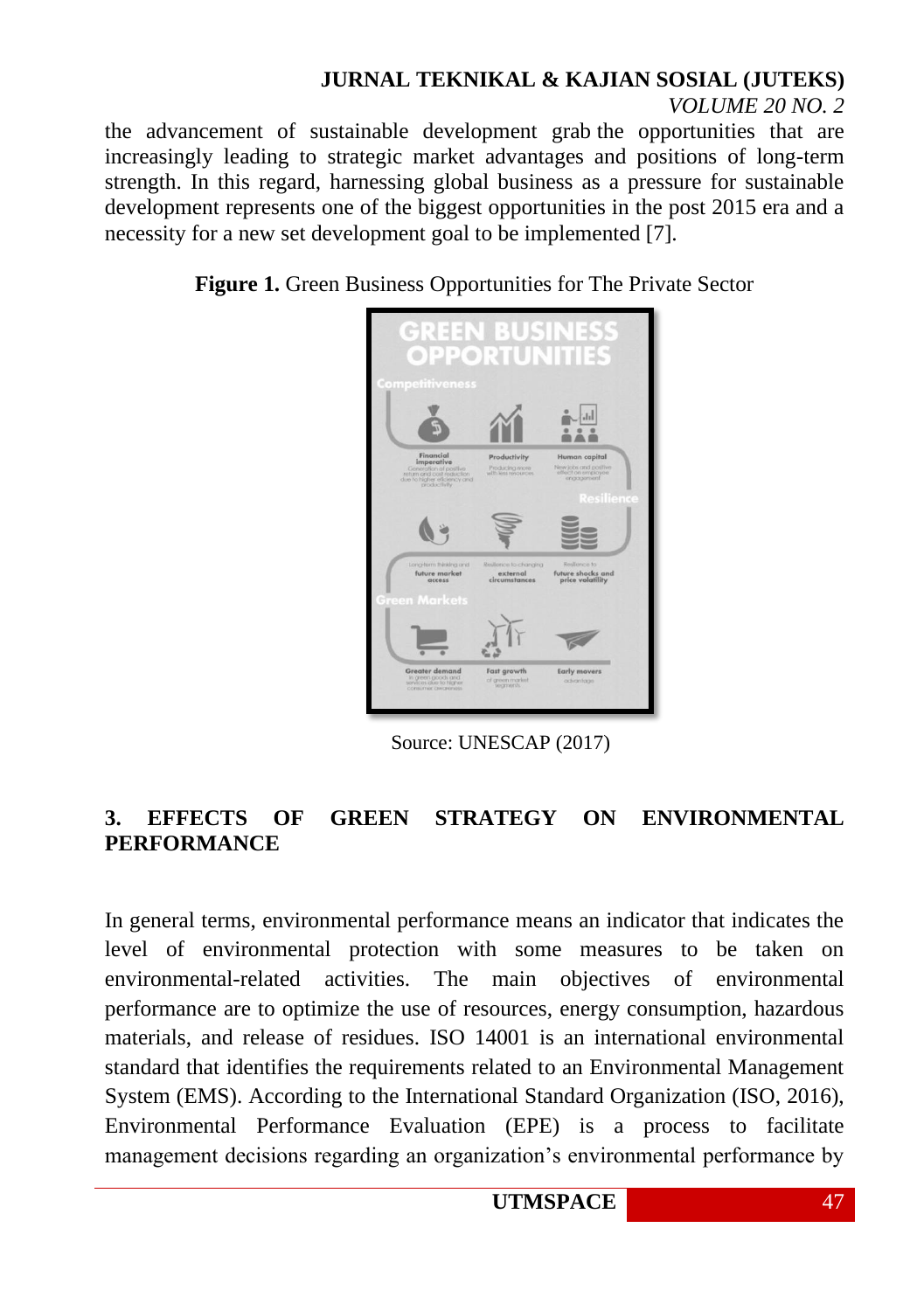# **JURNAL TEKNIKAL & KAJIAN SOSIAL (JUTEKS)** *VOLUME 20 NO. 2*

selecting indicators, collecting and analyzing data, assessing information against environmental performance criteria, reporting and communicating, and periodically reviewing and improving this process. This standard consists of a plan-do-check-act method that allows top management to gather reliable information on environmental performance for the decision-making process.

Table 1 below presents a summary of previous research on green strategies and the findings related to environmental performance. A study within multinational firms in Nigeria shows that environmental performance is strongly predicted by green strategy and mediated by product quality [8]. In addition, a study in Australian organizations reveals that organization with a great extent of environmental activity management have a high level of environmental performance [9]. A study among Australian manufacturing firms found a significant association between a motivated and prepared workforce on environmental performance, which is mediated by value-creating process management and innovation processes [10]. Moreover, a study of US manufacturing firms reveals that green supply chain management (GSCM) practices improve environmental and economic performance, which leads to a positive impact on operational performance [11]. A study of UK-based manufacturing firms also discloses that EMP fully mediates the relationship between marketing capability and environmental performance [12].

In the Malaysian context, a study conducted in large manufacturing firms reported that environmental strategies mediate the relationship between green innovation and environmental performance [13]. A study among HR managers in large manufacturing firms found that green intellectual capital is an intangible resource for organizations in achieving sustainable performance [14]. An interview with three companies indicates that adopted green initiatives benefit the environment, such as a reduction in emissions and adherence to environmental standards set by the government [15]. Furthermore, a study among Malaysian firms certified with ISO 14001 reveals that EMS certification impacts positively on environmental performance [16].

| <b>Sources</b>           | <b>Green Strategy</b>           | <b>Outcomes / Findings</b>                                                                                     |
|--------------------------|---------------------------------|----------------------------------------------------------------------------------------------------------------|
| Olayeni et al.<br>(2021) | Green strategy, product quality | Financial performance and environmental<br>performance                                                         |
| Rehman et al.<br>(2021)  | Green innovation strategies     | Environmental strategies mediate the<br>relationship between green innovation and<br>environmental performance |
| $\sim$<br>$\sim$         |                                 |                                                                                                                |

**Table 1.** Green Strategy and Environmental Performance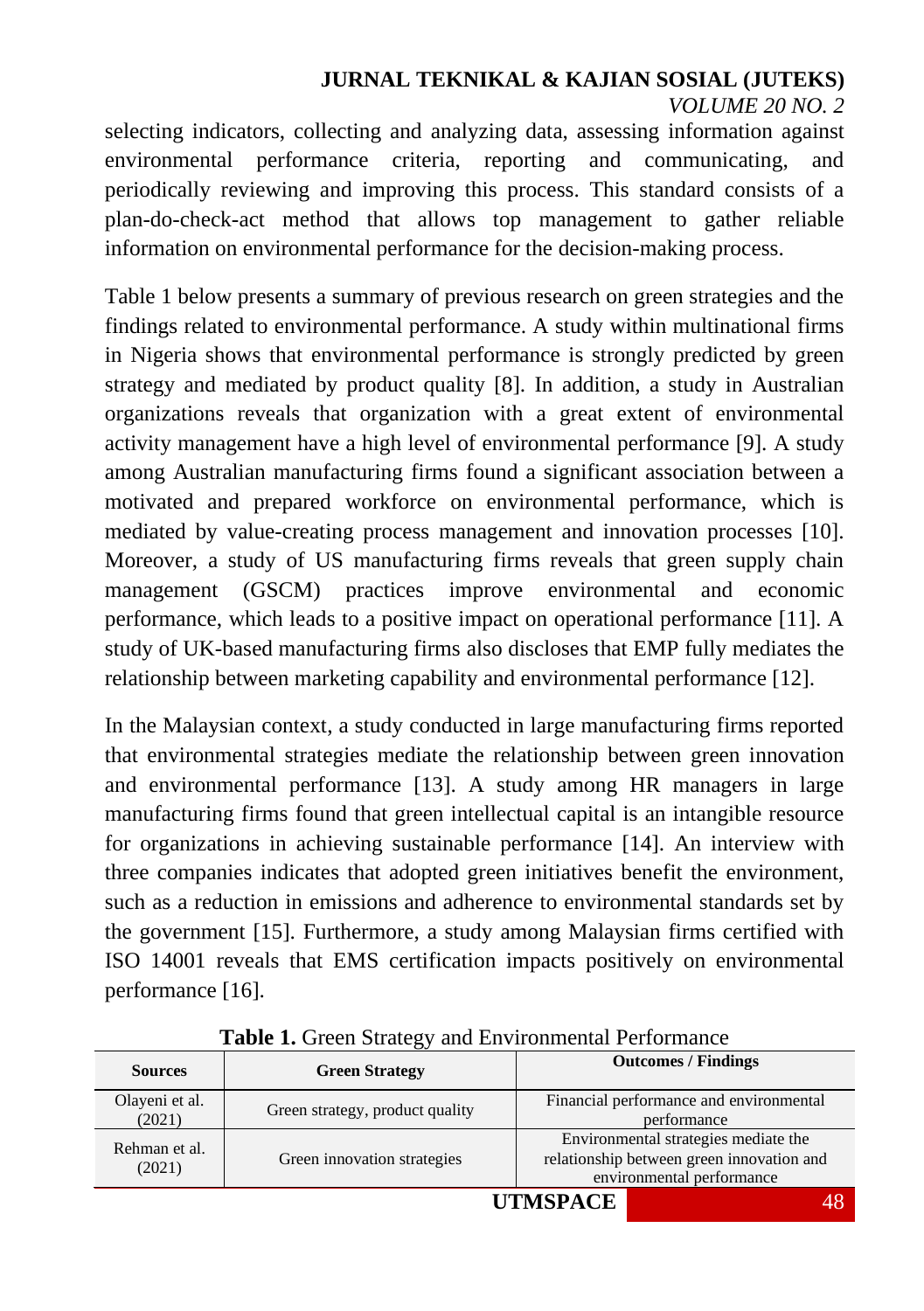#### Yusliza et al. SILZa et al.  $\qquad$  Green Intellectual Capital (2020) Green intellectual capital as an intangible resource for organizations in achieving sustainable performance Phan, Baird, & Su (2018) Environmental Activity Management<br>  $\begin{bmatrix} S_{\text{u}} & (2018) \end{bmatrix}$ (EAM). Great extend of EAM leads to high level of environmental performance Yu & Ramanathan, (2016) Environmental Management Practices (EMP) Environmental performance Kirsten et al. (2015) Motivated and prepared workforce and environmental performance. Significant associations between affective commitment, employee performance process and training and enhanced environmental performance Green et al. (2012) Green Supply Chain Management Environmental performance, economic<br>mechanisms and exercisational performance performance and organizational performance Eltayeb & Zailani (2010) Eco-design, green purchasing, reverse Eco-ecsign, green purchasing, reverse<br>logistics, environmental collaboration Environmental benefits Ann, Zailani, & Wahid  $(2006)$  Environmental Management System (EMS) EMS certification positively impacts on environmental and economic performance

### **JURNAL TEKNIKAL & KAJIAN SOSIAL (JUTEKS)** *VOLUME 20 NO. 2*

# **4. CONCLUSION**

This paper provides a review of previous literature on green strategy and the effects on environmental performance. From previous studies, green strategy and initiatives have significant effects on the environmental performance of firms. However, most of the studies focused on manufacturing firms. Hence, the study should be expanded to include other industries that have an impact on the environment. Furthermore, the aspect of environmental performance can be further discussed in terms of monetary and non-monetary units. Different measurement models and contexts can be explored for further study on green strategy and environmental performance. Finally, this research will assist organizations in better understanding and implementing green strategies on their products or services in order to improve their environmental performance.

# **ACKNOWLEDGEMENT**

We would like to express our gratitude to the UTMSPACE and the Expertise Reinforcement Fund (Grant No: SP-ERF2104) for providing us with the chance to produce this paper.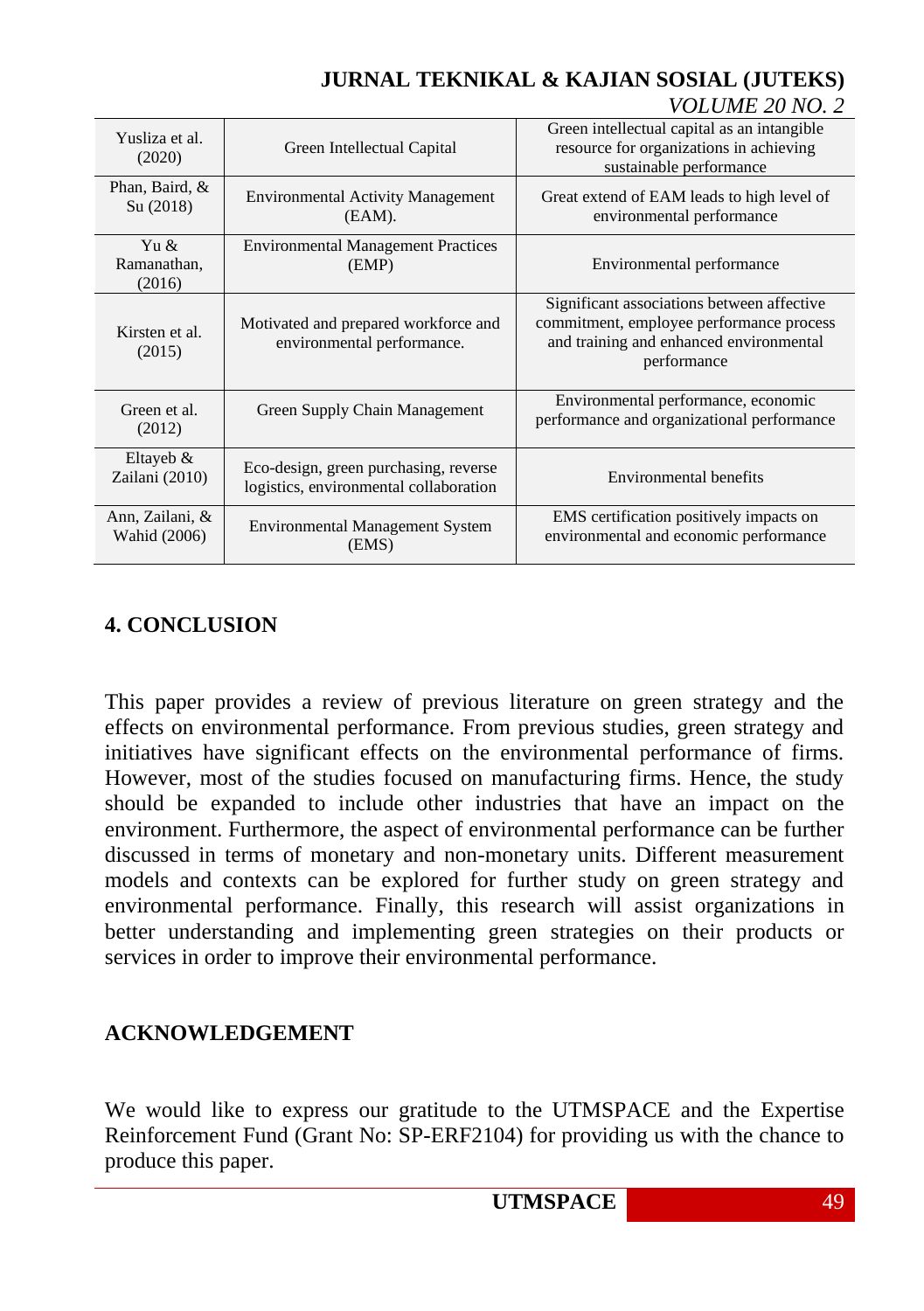### **REFERENCES**

[1] Benita M Beamon. (1999). Designing the Green Supply Chain. *Logistics Information Management*. https://doi.org/10.1108/09576059910284159

[2] Seidel, S., Recker, J., & Vom Brocke, J. (2012). Green business process management. In *Green Business Process Management: Towards the Sustainable Enterprise*. https://doi.org/10.1007/978-3-642-27488-6\_1

[3] Singjai, K., Winata, L., & Kummer, T. (2018). International Journal of Hospitality Management Green initiatives and their competitive advantage for the hotel industry in developing countries. *International Journal of Hospitality Management*, *75*(March), 131–143. <https://doi.org/10.1016/j.ijhm.2018.03.007>

[4] Roarty, M. (1997). Greening business in a market economy. European Business Review.<https://doi.org/10.1108/09555349710179898>

[5] Zsidisin, G. A., & Siferd, S. P. (2001). Environmental purchasing: A framework for theory development. European Journal of Purchasing and Supply Management. https://doi.org/10.1016/S0969-7012(00)00007-1

[6] ADB. (2018). *Business of Greening: Policy Measures for Green Business Development in Asia*. (59).

[7] Source: UNESCAP (2017) Overview of Green Business. Enabling Policies and Private Sector Examples. Economic and Social Commission for Asia and the Pacific.

[8] Olayeni, A.; Ogbo, A.; Okwo, H.; Chukwu, B.; Ifediora, C.; Ezenwakwelu, C. (2021). Green Strategy Effect on Financial and Environmental Performance: A Mediation Analysis of Product Quality. Sustainability 2021, 13, 2115. https://doi.org/10.3390/su13042115.

[9] Phan, T. N., Baird, K., & Su, S. (2018). Environmental activity management: its use and impact on environmental performance. *Accounting, Auditing and Accountability Journal*, *31*(2), 651–673. https://doi.org/10.1108/AAAJ-08-2016- 2686

[10] Kirsten Rae John Sands David Leslie Gadenne, (2015). "Associations between organisations' motivated workforce and environmental performance",